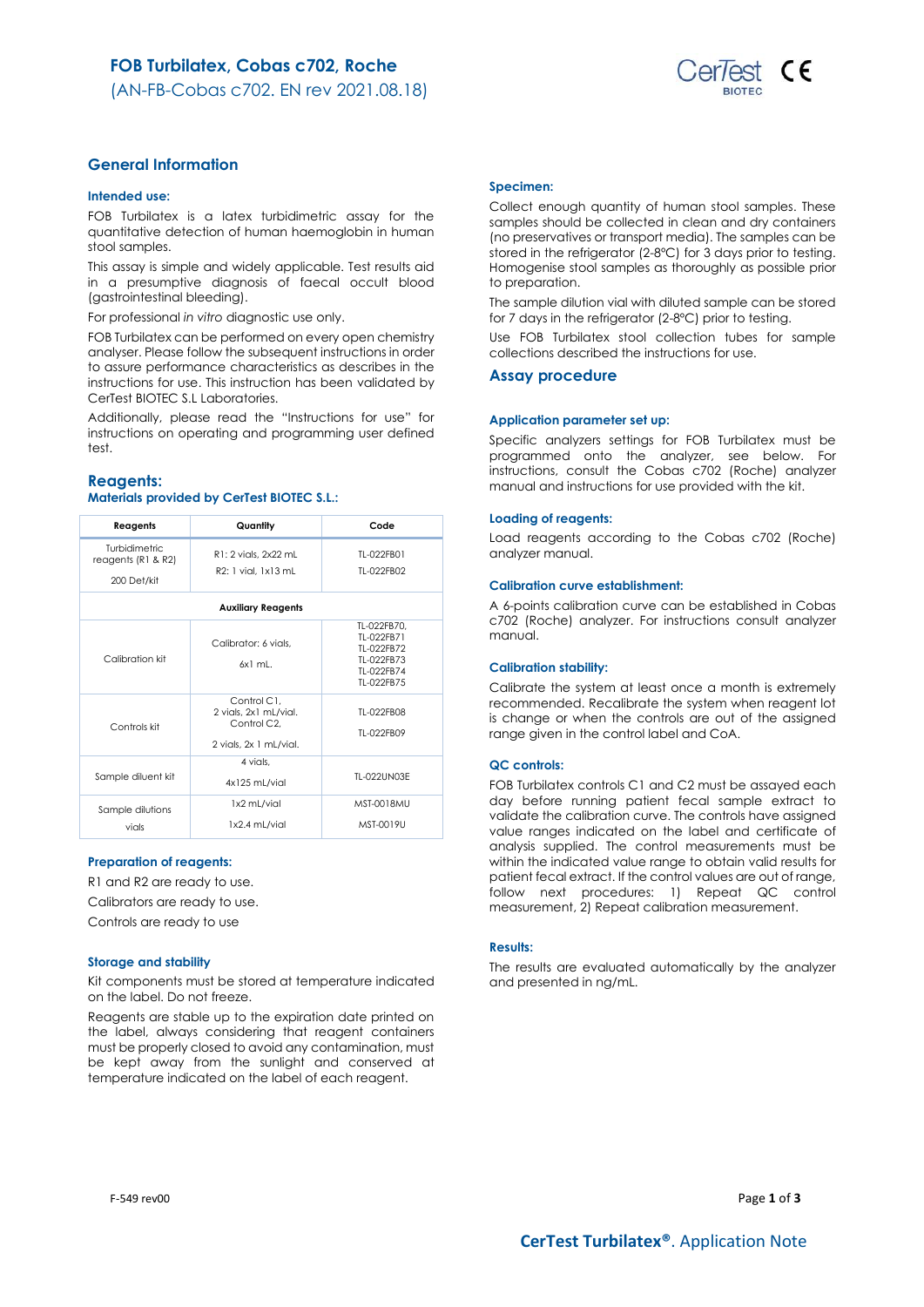# **FOB Turbilatex, Cobas c702, Roche**



(AN-FB-Cobas c702. EN rev 2021.08.18)

## **Performance characteristics**

The following results have been obtained during the validation of FOB Turbilatex on the Cobas c702 (Roche) analyzer.

## **Linearity:**

FOB Turbilatex on Cobas c702 (Roche) instrument using calibrator kit is linear in the calibration range of 0-1000 ng/mL.



### **Measuring range:**

FOB Turbilatex assay measuring range is 10-1000 ng/mL on the Cobas c702 analyser. Samples higher concentrated than 1000 ng/mL must be diluted for proper quantification by the user, using additional sample buffer.

## **Prozone effect**

Using the reported parameters, no hook effect was observed up to 10 ng/mL. Samples with Haemoglobin concentration of 10 ng/mL give a typical positive result >1000 ng/mL.

## **Detection limit**

**Limit of detection (LOD): 8 ng/mL (\*).** The lower limit of detection of FOB Turbilatex was determined on 20 samples and 2 sample replicates as the mean value + 2·SD.

**Limit of quantification (LOQ): 10 ng/mL (\*).** The lower limit of quantification is defined as the lowest actual amount of analysis that can be reliably detected; imprecision is < 20% as CV% on the Cobas c702 (Roche) instrument.

*(\*) Data obtained by the analyser Biolis 24i (Tokyo Boeki)*

## **Precision**

FOB Turbilatex was tested with three different controls levels.

|              | Low             | Medium           | High             |
|--------------|-----------------|------------------|------------------|
|              | $(50 \nmid mL)$ | $(100 \nmid mL)$ | $(500 \nmid mL)$ |
| N            | 20              | 20               | 20               |
| Mean (ng/mL) | 49.0            | 101.0            | 498.0            |
| SD (ng/mL)   | 3.5             | 5.8              | 9.4              |
| CV(%)        | 7.1             | 5.7              | 1.9              |

# **Method comparison**

Results obtained with FOB Turbilatex on the Cobas c702 (Roche) instrument were compared with those obtained with EIKEN FOB Latex.

|                                        | Sensitivity | Specificity |
|----------------------------------------|-------------|-------------|
| <b>FOB Turbilatex vs FOB</b><br>Latex® | 96%         | >99%        |

## **Shipping damage**

Please notify your distributor, it this product was received damaged.

# **Symbols key**

|            |                                      | ali.       |                        |
|------------|--------------------------------------|------------|------------------------|
| <b>IVD</b> | For in vitro diagnostic use only     |            | Keep dry               |
|            | Consult instructions for use         |            | Temperature limitation |
| <b>REF</b> | Catalogue number                     | <b>LOT</b> | Lot number             |
|            | Use by                               | W          | Manufacturer           |
| Σ<br>n     | Contains sufficient for <n> test</n> | DIL        | Sample diluent         |
|            | Keep out of the sunlight             |            |                        |

## **Manufacturer**

### **CERTEST BIOTEC**

Pol. Industrial Río Gállego II,Calle J, Nº 1, 50840, San Mateo de Gállego, Zaragoza (SPAIN) www.certest.es

## **NOTES**

Please refer to the instructions for use for the detailed information about the test on the following: **Synthesis; Principle; Precautions; Reagents; Specimen collection; Interpretation of results.**